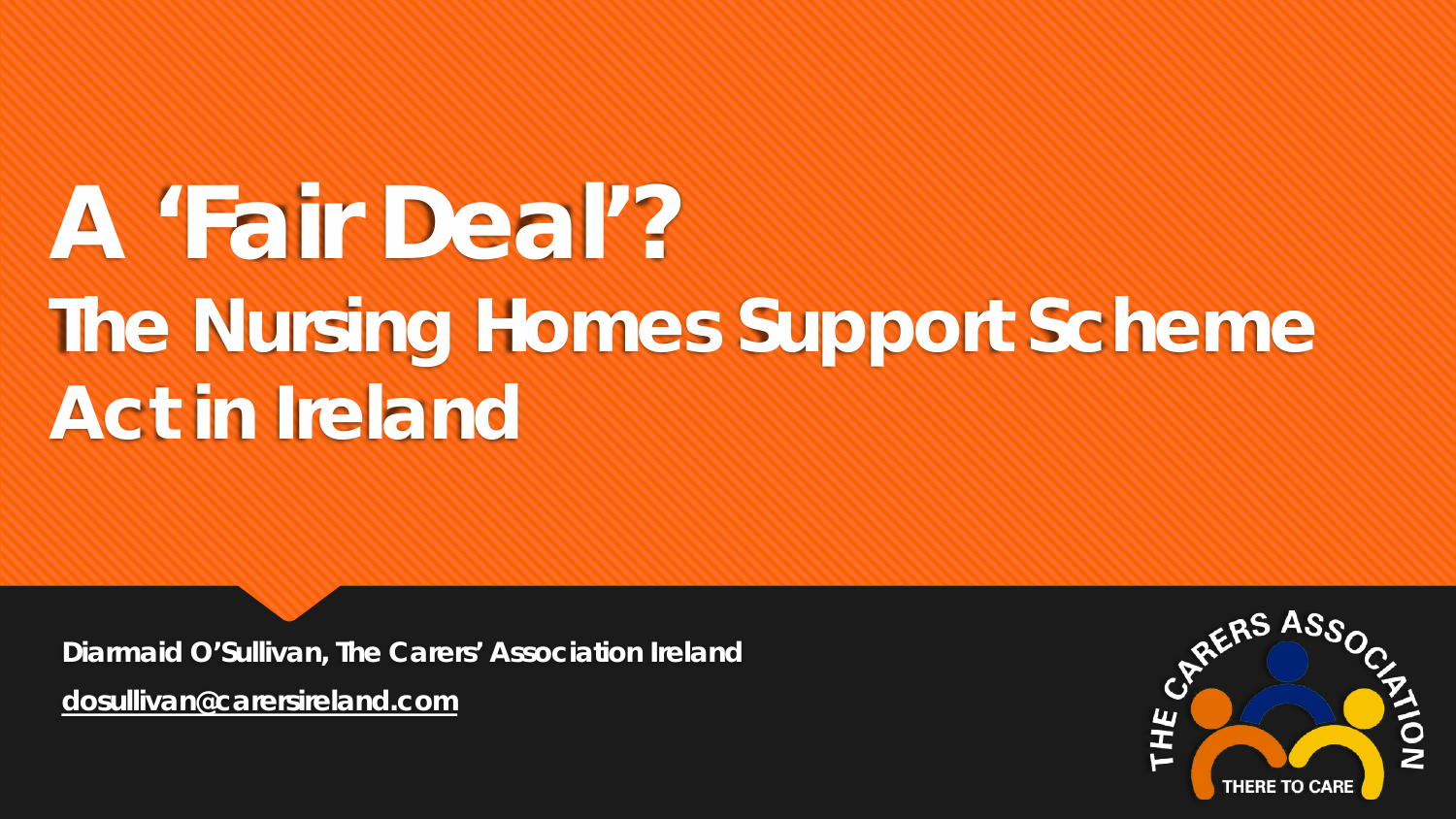## **How does it work?**

#### Process

- 1. Needs Assessment
- 2. Financial Assessment
- 3. Nursing Home Loan (Optional)

### **Contribution**

- **O** 80% of income towards cost of care
	- First €36,000 exempt
- **O** 7.5% value of assets every year
	- **O** Based on House/Farm capped at 3 years

- **O** Covers private, public, voluntary
- **O** Choice
- **O** Package of care
- **O** Pay no more than cost
- **O** Personal allowance of 20% of income
- **O** Spouse at home retain 50% couples income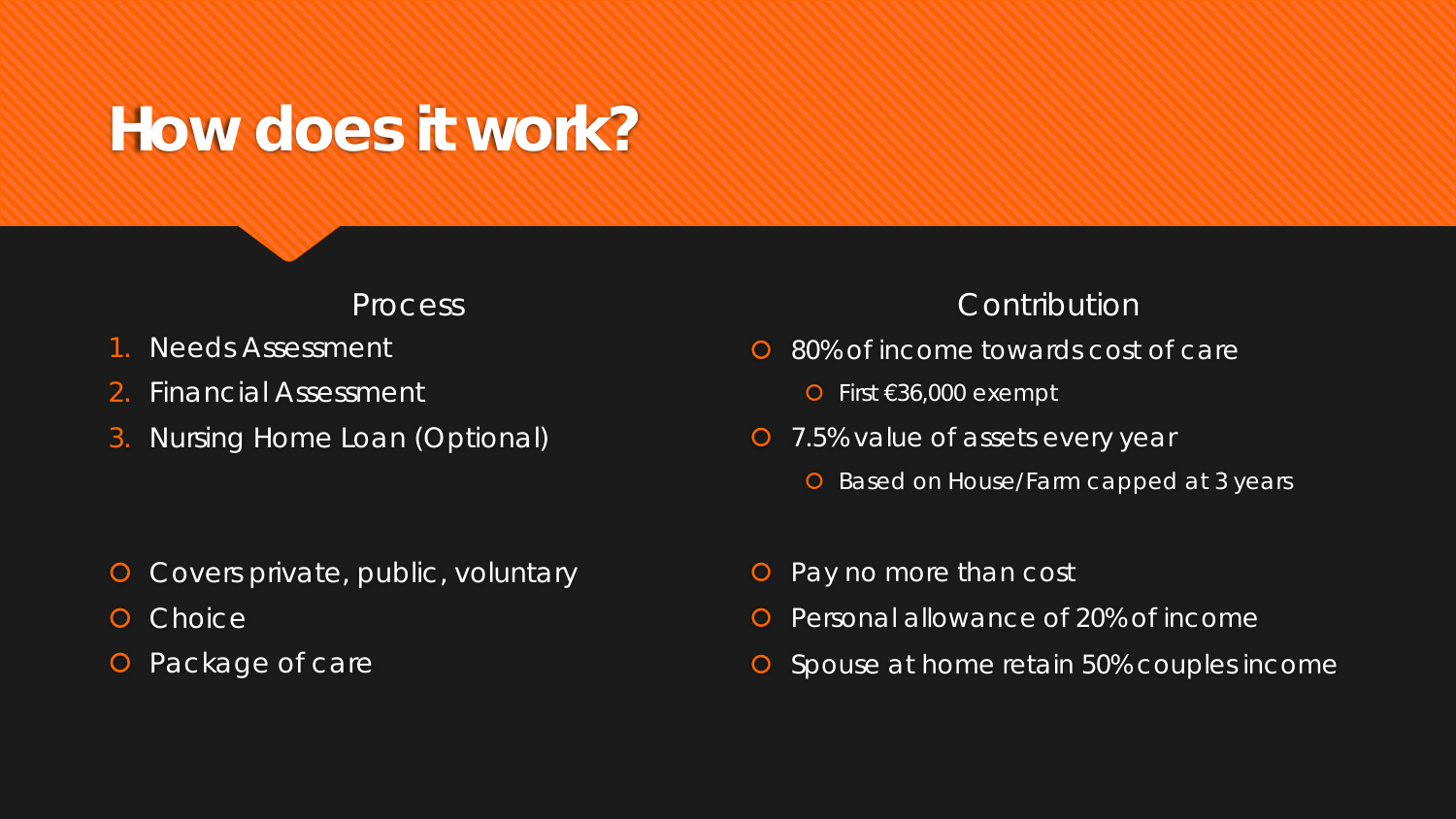## **Overview**

- O Costs between €900 million and €I billion a year
- Just 5 per cent of older people end up in residential care yet nursing home care takes up to 60 per cent of the funding for all services for older people
- Average length of stay is 3.2 years
- Average contribution from residents amounts to only 25% approximately of the cost of care
- O In 2015 the scheme supported 24,000 beds by 2024 9000 more will be required.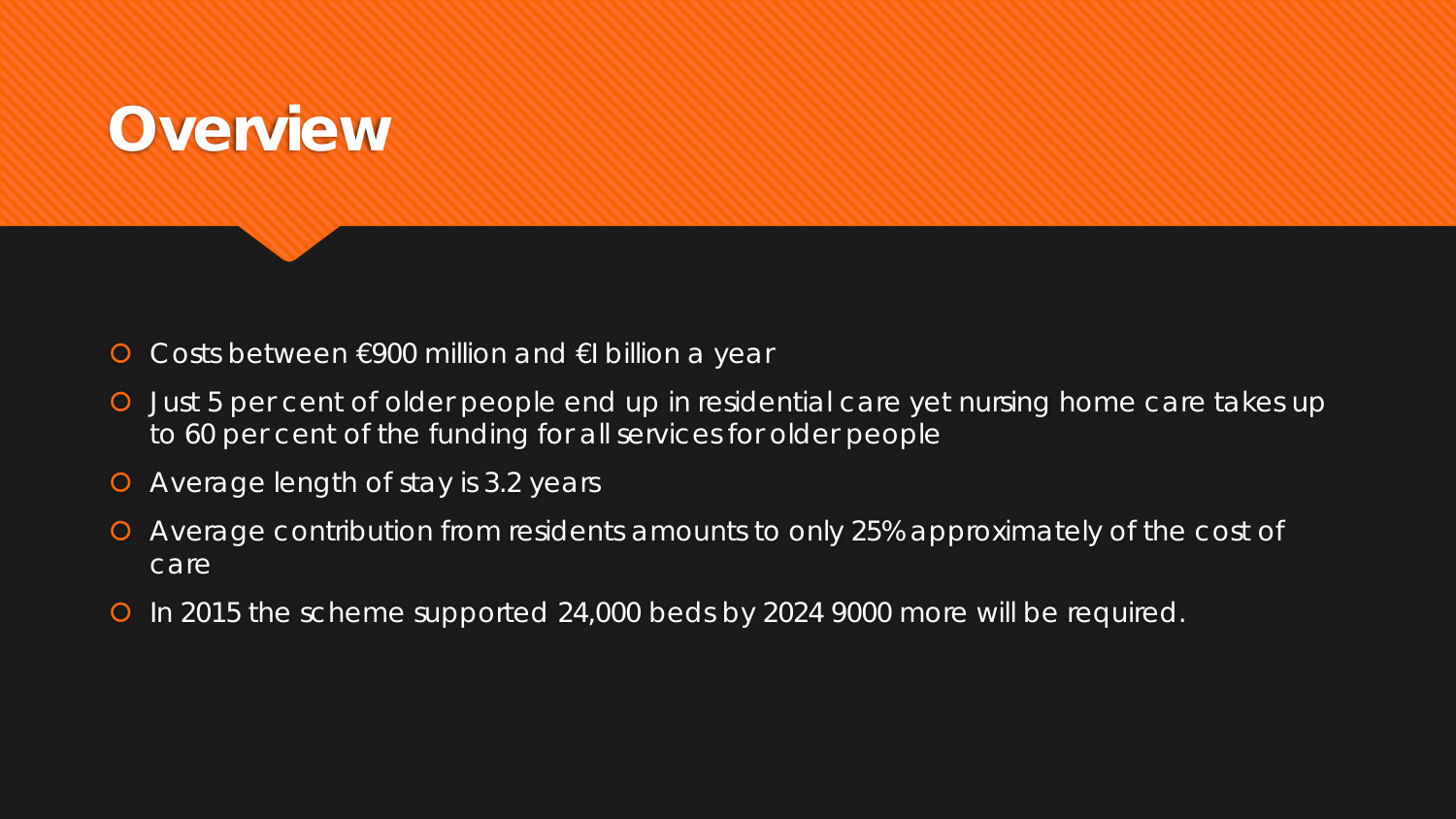

- **O** Budget Capping waiting times of 15 weeks at peak
	- **O** Impact on acute care and individuals
- O Top-ups
- Long Term Solution: Tax, insurance or increase contribution?
- Government Focus: 72 recommendations. Value for money and declaring full assets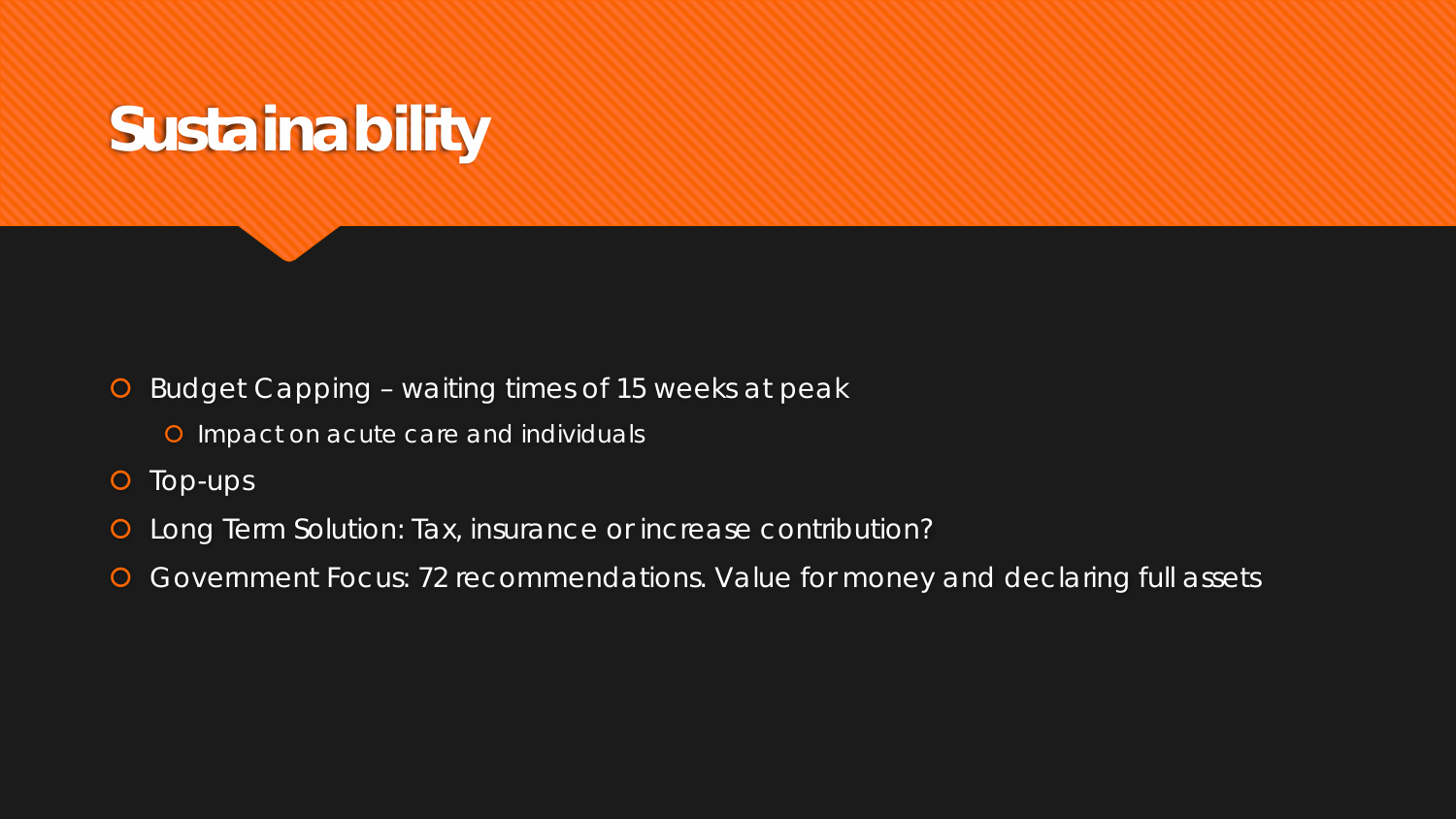## **Further issues:**

Homes as Payment

Leveraging homes to pay for nursing care

#### Imbalance in the system